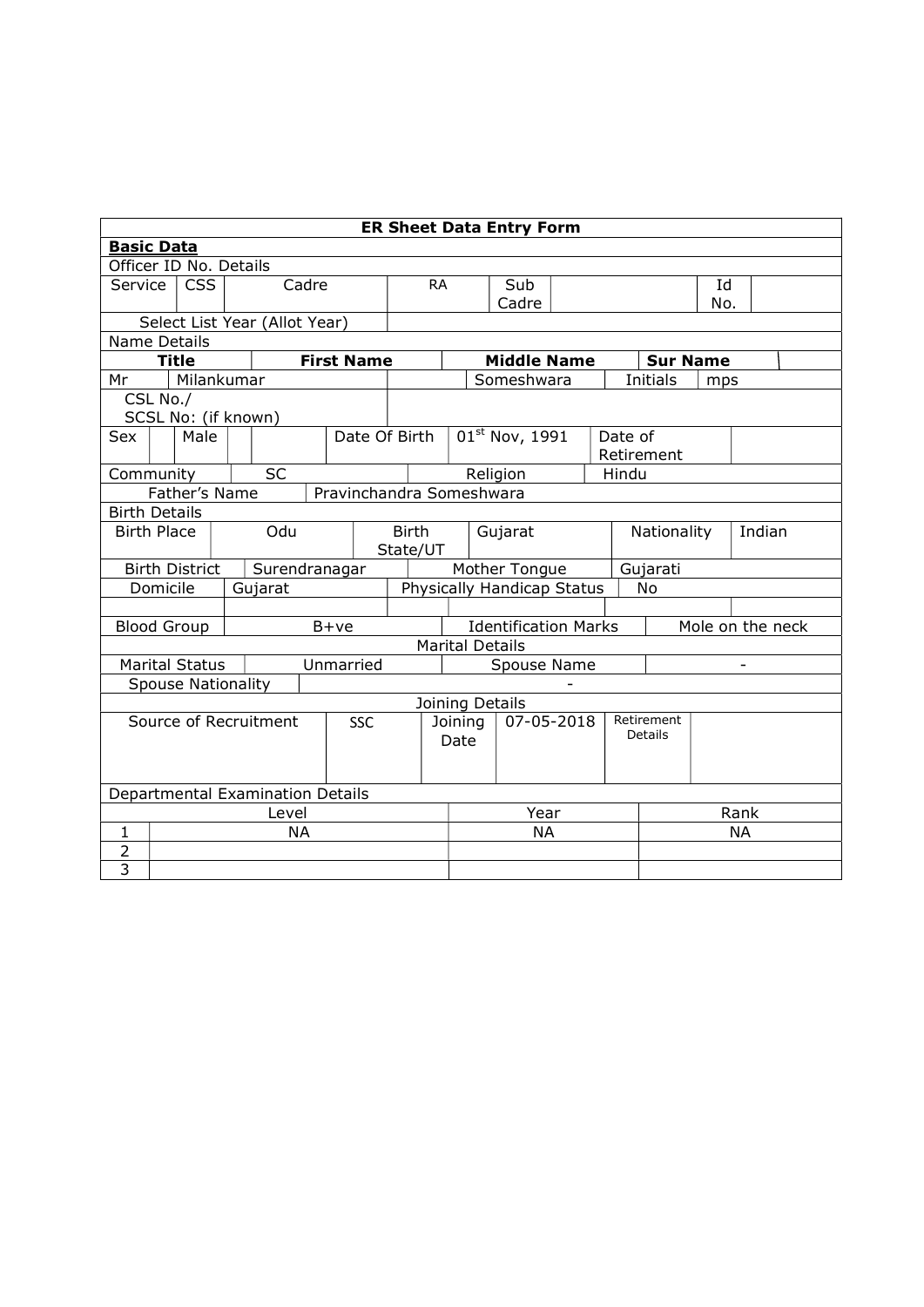## Details of deputation (if applicable)

| Name of the Office | Post held at that<br>time in parent office | Name of post<br>(selected for<br>deputation | Period of deputation     |                          |  |  |
|--------------------|--------------------------------------------|---------------------------------------------|--------------------------|--------------------------|--|--|
|                    |                                            |                                             | Since                    | From                     |  |  |
| ΝA                 | NΑ                                         | ΝA                                          | $\overline{\phantom{0}}$ | $\overline{\phantom{a}}$ |  |  |

## Details of Foreign Visit

| SI.<br>No. | Place of Visit | Date of<br>visit | Post held at<br>that time | Whether it<br>is a<br>personal or<br>official visit | Details of visit |
|------------|----------------|------------------|---------------------------|-----------------------------------------------------|------------------|
|            | ΝA             | NΑ               | ΝA                        | ΝA                                                  | ΝA               |

## Transfer/Posting Detail (if applicable)

| Place                       | Period of posting |     |             |      |              |  |              |  |
|-----------------------------|-------------------|-----|-------------|------|--------------|--|--------------|--|
|                             |                   |     |             | From |              |  |              |  |
| <b>NA</b>                   | <b>NA</b>         |     |             |      | NA           |  |              |  |
| Remarks (if any)            |                   |     |             |      |              |  |              |  |
| Language known              |                   |     |             |      |              |  |              |  |
|                             |                   |     | <b>Read</b> |      | <b>Write</b> |  | <b>Speak</b> |  |
| Indian Languages 1<br>Known | Gujarati          | Yes |             |      | Yes          |  | Yes          |  |
| $\overline{2}$              | Hindi             | Yes |             |      | Yes          |  | Yes          |  |
| 3                           | English           | Yes |             |      | Yes          |  | Yes          |  |
| 4                           |                   |     |             |      |              |  |              |  |
| 5                           |                   |     |             |      |              |  |              |  |
|                             |                   |     |             |      |              |  |              |  |
| Foreign Languages 1         | <b>NIL</b>        |     |             |      |              |  |              |  |
| 2                           |                   |     |             |      |              |  |              |  |
| 3                           |                   |     |             |      |              |  |              |  |

| Qualification      |  |                    |             |                  |                  |  |  |  |  |  |
|--------------------|--|--------------------|-------------|------------------|------------------|--|--|--|--|--|
| Qualification      |  | Discipline         |             | Specialization 1 |                  |  |  |  |  |  |
| M.Tech             |  | Mechanical         |             | Turbomachines    |                  |  |  |  |  |  |
| Year               |  | Division           | <b>CGPA</b> |                  | Specialization 2 |  |  |  |  |  |
| 2016               |  | Distinction        | 8.26        |                  |                  |  |  |  |  |  |
| Institution        |  | University         | Place       |                  | Country          |  |  |  |  |  |
| <b>SVNIT Surat</b> |  | <b>SVNIT Surat</b> | Surat       |                  | India            |  |  |  |  |  |
| Qualification      |  | Discipline         |             | Specialization 1 |                  |  |  |  |  |  |